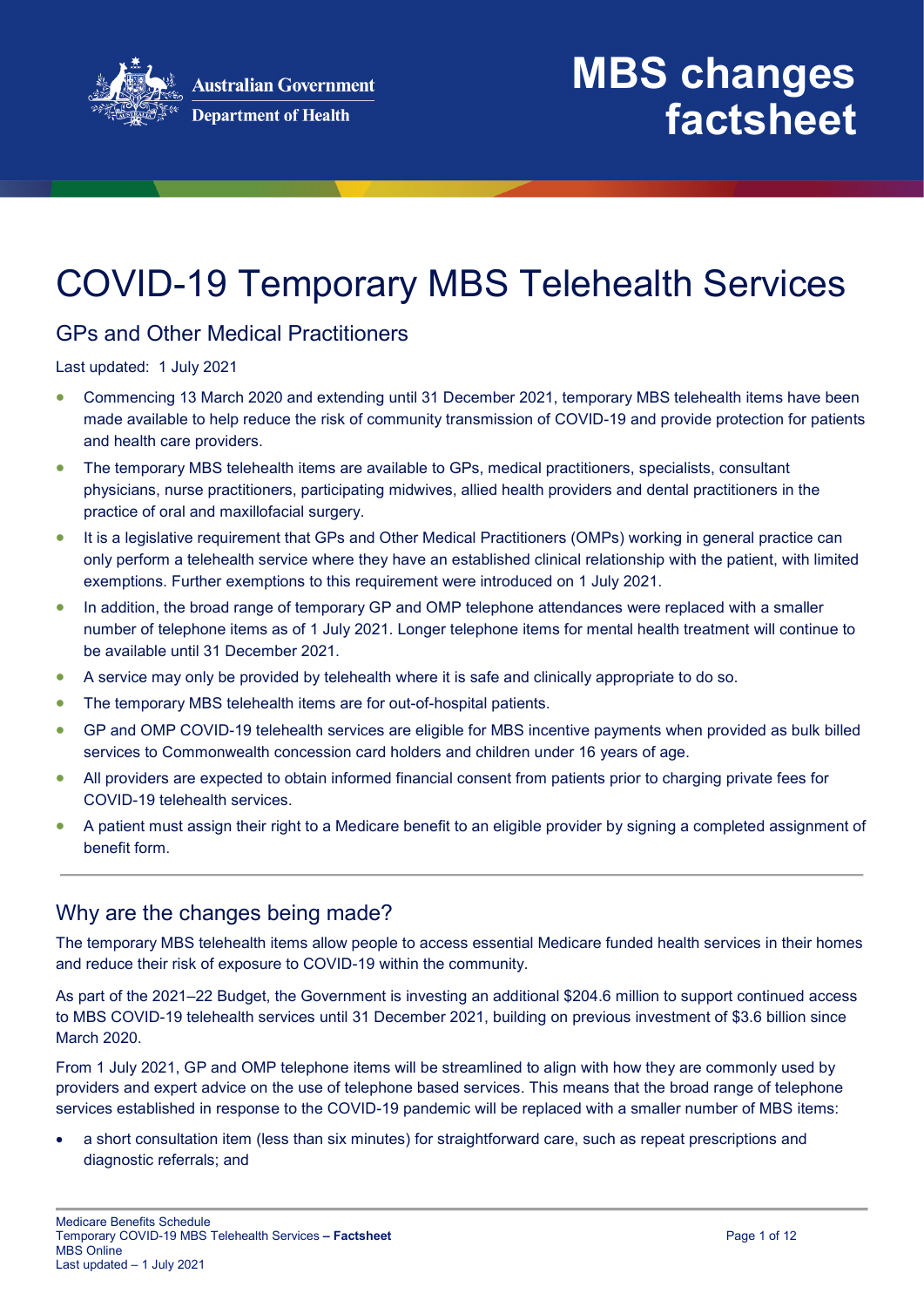

• a longer telephone consultation item (six minutes and over) for more complex attendances.

Note: the new telephone items for GPs and OMPs do not trigger patient access to Medicare subsidised follow up services. Patients may only be referred to Medicare subsidised follow up services when an appropriate planning and/or management service has been provided, such as for the development of a GP Management Plan.

Longer telephone items for mental health treatment will continue to be available until 31 December 2021, to ensure timely access to essential mental health services.

The GP video items will continue to mirror the items for face to face services.

GPs and OMPs working in general practice can only perform a telehealth service where they have an established clinical relationship with the patient, with limited exemptions. From 1 July 2021, additional exemptions to this requirement were introduced for patients accessing specific MBS items for pregnancy counselling and blood borne viruses, sexual or reproductive health.

New items for blood borne viruses, sexual or reproductive health services have been created to support this activity. A separate fact sheet on these new items is available on MBSOnline.

Additional information and a list of the telehealth items is available from page 6 of this document.

### Who is eligible?

The temporary MBS telehealth items are available to providers of telehealth services for a wide range of consultations. All Medicare eligible Australians can receive these services if they have an established clinical relationship with a GP, OMP, or a medical practice. This requirement supports longitudinal and person-centred primary health care that is associated with better health outcomes.

An *established relationship* means the medical practitioner performing the service:

- has provided at least one face-to-face service to the patient in the 12 months preceding the telehealth attendance; or
- is located at a medical practice where the patient has had at least one face-to-face service arranged by that practice in the 12 months preceding the telehealth attendance (including services performed by another doctor located at the practice, or a service performed by another health professional located at the practice, such as a practice nurse or Aboriginal and Torres Strait Islander health worker); or
- is a participant in the Approved Medical Deputising Service program, and the Approved Medical Deputising Service provider employing the medical practitioner has a formal agreement with a medical practice that has provided at least one face-to-face service to the patient in the 12 months preceding the telehealth attendance.

The *existing relationship* requirement does not apply to:

- children under the age of 12 months;
- people who are homeless:
- patients living in a COVID-19 impacted area;
- patients receiving an urgent after-hours (unsociable hours) service; or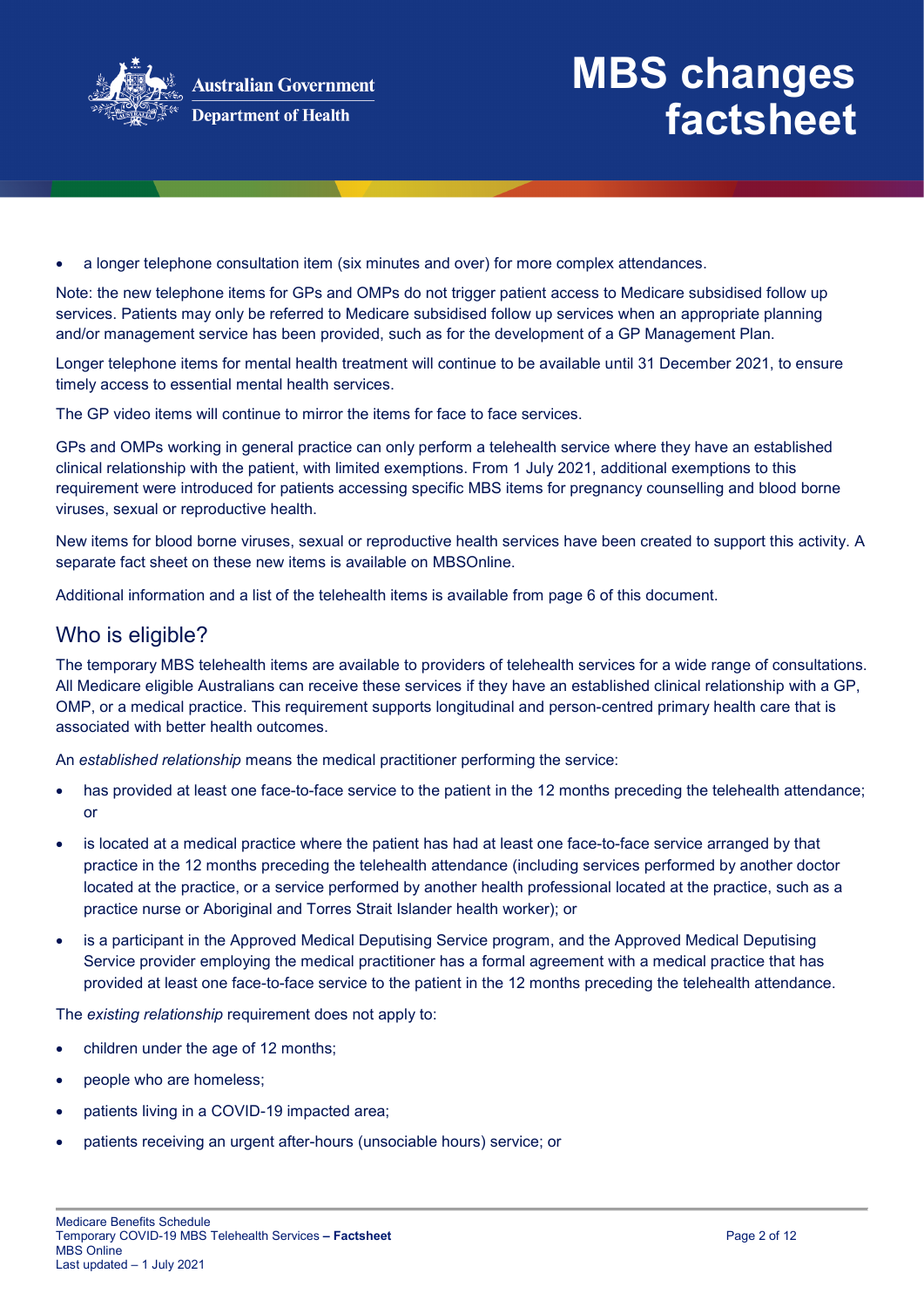

• patients of medical practitioners at an Aboriginal Medical Service or an Aboriginal Community Controlled Health Service.

AND (from 1 July 2021) patients accessing specific MBS items for:

- blood borne viruses, sexual or reproductive health consultations (new items); and
- pregnancy counselling services (under MBS Group A40).

Note: A *COVID-19 impacted area* is one where a person's movement is restricted by a State or Territory public health requirement that applies to the person's location. This includes patients subject to quarantine, and other restrictions intended to support infection control.

New patients of a practice and regular patients who have not attended the practice face to face in the preceding 12 months may only claim a face-to-face attendance. Subsequent services may be provided by telehealth, if safe and clinically appropriate to do so.

Note: A patient's participation in a previous telehealth consultation does not constitute a face-to-face service for the purposes of these items.

Practitioners should confirm that patients have received an eligible face-to-face attendance in the preceding 12 months, or meet one or more of the relevant exemption criteria for the service, prior to providing a telehealth attendance. Failure to meet the established relationship requirement may result in incorrect claiming.

Bulk billed GP and OMP services provided using the MBS telehealth items are eligible for MBS incentive payments when provided to Commonwealth concession card holders and children under 16 years of age.

## What telehealth options are available?

Videoconference services are the preferred approach for substituting a face-to-face consultation. However, in response to the COVID-19 pandemic, providers can also offer audio-only services via telephone in some circumstances and where clinically appropriate. There are separate items available for the audio-only services.

No specific equipment is required to provide Medicare-compliant telehealth services. Practitioners must ensure that their chosen telecommunications solution meets their clinical requirements and satisfies privacy laws. To assist providers with their privacy obligations, a privacy checklist for telehealth services has been made available on MBSOnline: [http://www.mbsonline.gov.au/internet/mbsonline/publishing.nsf/Content/Factsheet-](http://www.mbsonline.gov.au/internet/mbsonline/publishing.nsf/Content/Factsheet-TelehealthPrivChecklist)[TelehealthPrivChecklist.](http://www.mbsonline.gov.au/internet/mbsonline/publishing.nsf/Content/Factsheet-TelehealthPrivChecklist) Further information can be found on the [Australian Cyber Security Centre website.](https://www.cyber.gov.au/)

## What does this mean for providers?

The temporary MBS telehealth items allow providers to deliver essential health care services to their patients while ensuring continued quality is provided by a medical practitioner who knows the patient's medical history.

Providers do not need to be in their regular practice to provide telehealth services, but they must ensure that the established clinical relationship, as defined in the MBS, exists before providing telehealth services to their patient. Only a face-to-face attendance with the patient in the 12 months prior to the date of service of the proposed telehealth consultation satisfies this requirement, with limited exemptions. Attendance via telehealth (video or telephone) does not satisfy the requirement of established clinical relationship.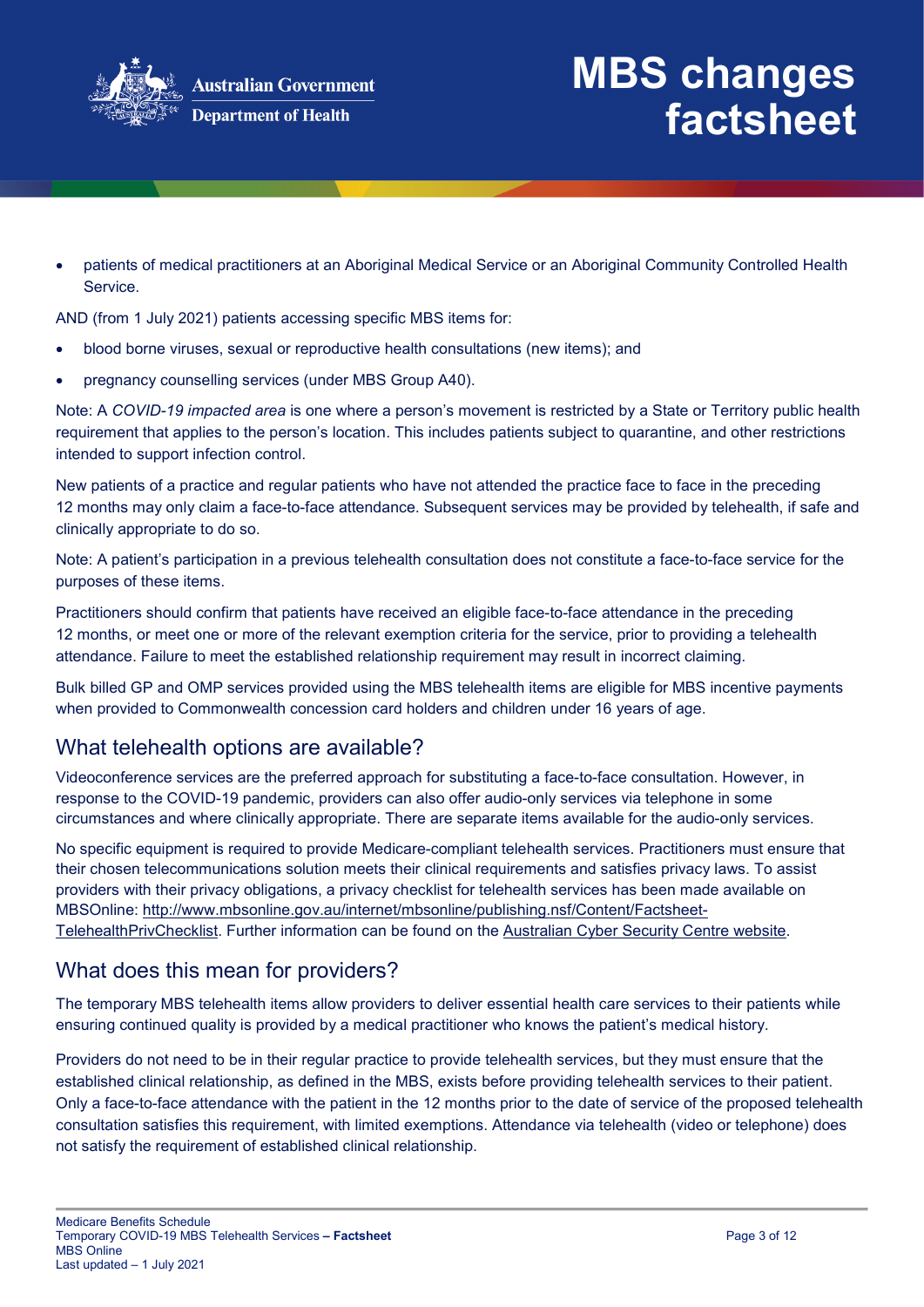

Providers should use their provider number for their primary location, and must provide safe services in accordance with normal professional standards.

Temporary COVID-19 telehealth MBS services can substitute for current face-to-face consultations that are available under the MBS when the service/s cannot be provided due to COVID-19 considerations. The MBS telehealth items have the same clinical requirements as the corresponding face-to-face consultation items.

Rebates for services provided by GPs and OMPs are paid at 85% of the telehealth item fees - these fee amounts have been increased so that the Medicare rebates paid for the new GP and OMP telehealth services are at the same level as the rebates paid for the equivalent face-to-face services. (Due to the urgency of the new telehealth arrangements, the Department of Health has not been able to amend the legislation that establishes 100% rebates for GP/OMP services.)

For additional information on the use of telehealth items, please refer to the [Provider Frequently Asked Questions](http://www.mbsonline.gov.au/internet/mbsonline/publishing.nsf/Content/Factsheet-TempBB) document available on MBSOnline.

## How will these changes affect patients?

Patients are eligible for GP and OMP telehealth services if they have an established clinical relationship with a GP, OMP, or a medical practice, with some exceptions. This requirement supports longitudinal and person-centred primary health care that is associated with better health outcomes.

An *established relationship* is defined as the patient having seen the same practitioner for a face-to-face service in the 12 months preceding the telehealth service, or having seen a doctor or other health practitioner (such as a practice nurse or Aboriginal and Torres Strait Islander health worker) at the same medical practice for a face-to-face service during the same period.

This requirement does not apply to people who are homeless; patients receiving an urgent after-hours (unsociable hours) service; children under the age of 12 months; patients of medical practitioners at an Aboriginal Medical Service or an Aboriginal Community Controlled Health Service; and people living in a COVID-19 impacted area.

From 1 July 2021, exemptions to this requirement will expand to include patients accessing specific MBS items for blood borne viruses, sexual or reproductive health, and pregnancy counselling.

Note: *A COVID-19 impacted area* is one where a person's movement is restricted by a state or territory public health requirement that applies to the person's location. This includes patients subject to quarantine, and other restrictions intended to support infection control.

A [consumer factsheet](http://www.mbsonline.gov.au/internet/mbsonline/publishing.nsf/Content/Factsheet-TempBB) is available on MBSOnline which provides further information on how these changes will affect patients.

## Who was consulted on the changes?

Targeted consultation with stakeholders has informed the initial introduction of temporary MBS telehealth items. Due to the nature of the COVID-19 emergency, it was not reasonably possible to undertake normal, broad consultations prior to implementation.

The extension of the temporary COVID-19 telehealth measures until 31 December 2021 was supported by medical experts and key stakeholders within the health sector.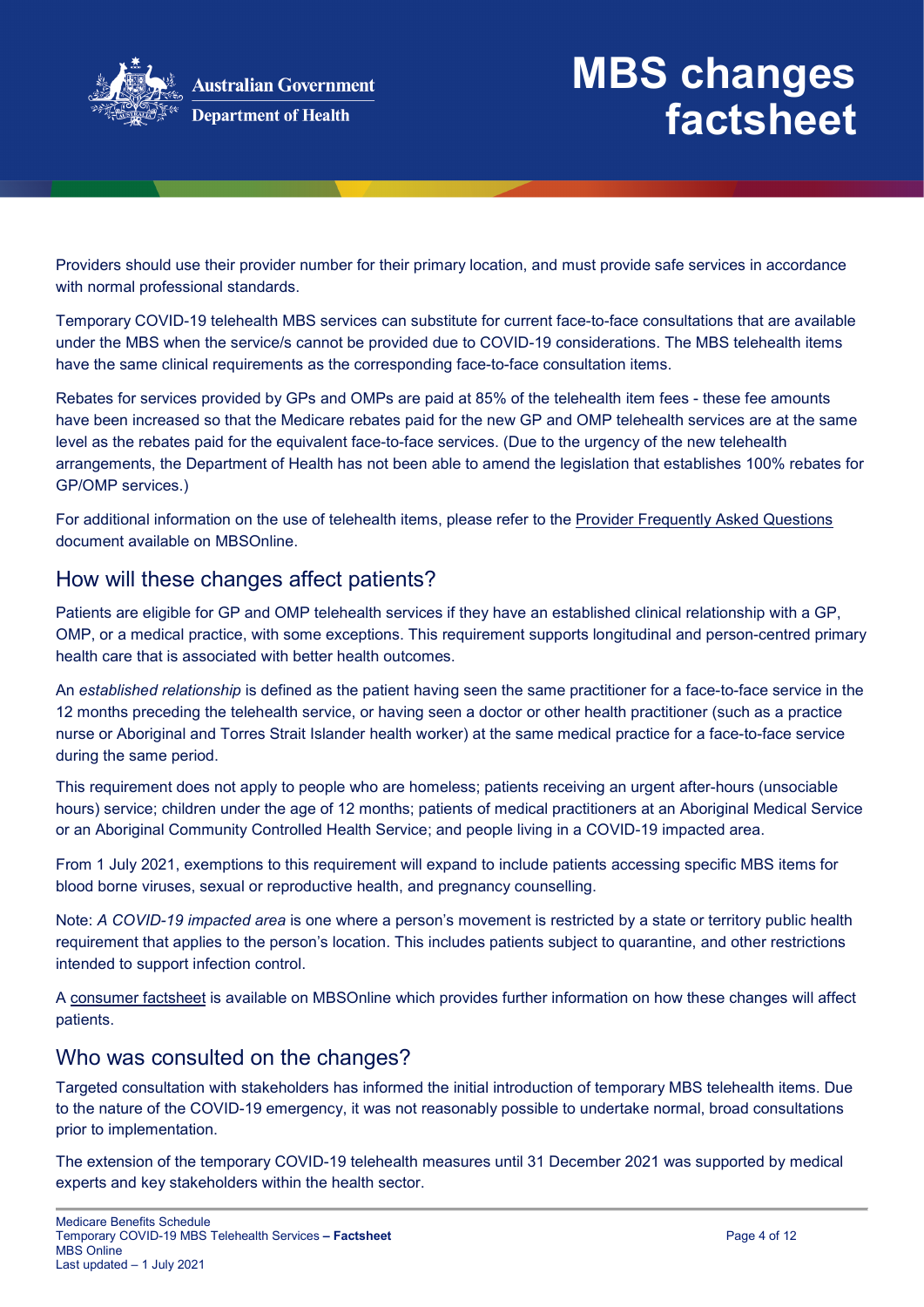

## How will the changes be monitored and reviewed?

The Department of Health continues to monitor the use of the new MBS items. Use of the items that does not seem to be in accordance with the relevant Medicare guidelines and legislation will be actioned appropriately.

## Where can I find more information?

COVID-19 National Health Plan resources for the general public, health professionals and industry are available from the [Australian Government Department of Health website.](https://www.health.gov.au/resources/collections/coronavirus-covid-19-national-health-plan-resources)

The full item descriptors and information on other changes to the MBS can be found on the MBS Online website at [www.mbsonline.gov.au.](http://www.mbsonline.gov.au/) You can also subscribe to future MBS updates by visiting [MBS Online](http://www.mbsonline.gov.au/) and clicking 'Subscribe'.

The Department of Health provides an email advice service for providers seeking advice on interpretation of the MBS items and rules and the Health Insurance Act and associated regulations. If you have a query relating exclusively to interpretation of the Schedule, you should email [askMBS@health.gov.au.](mailto:askMBS@health.gov.au)

Subscribe to ['News for Health Professionals'](https://www.humanservices.gov.au/organisations/health-professionals/news/all) on the Services Australia website and you will receive regular news highlights.

If you are seeking advice in relation to Medicare billing, claiming, payments, or obtaining a provider number, please go to the Health Professionals page on the Services Australia website or contact Services Australia on the Provider Enquiry Line – 13 21 50.

*Please note that the information provided is a general guide only. It is ultimately the responsibility of treating practitioners to use their professional judgment to determine the most clinically appropriate services to provide, and then*  to ensure that any services billed to Medicare fully meet the eligibility requirements outlined in the legislation.

*This sheet is current as of the Last updated date shown above, and does not account for MBS changes since that date.*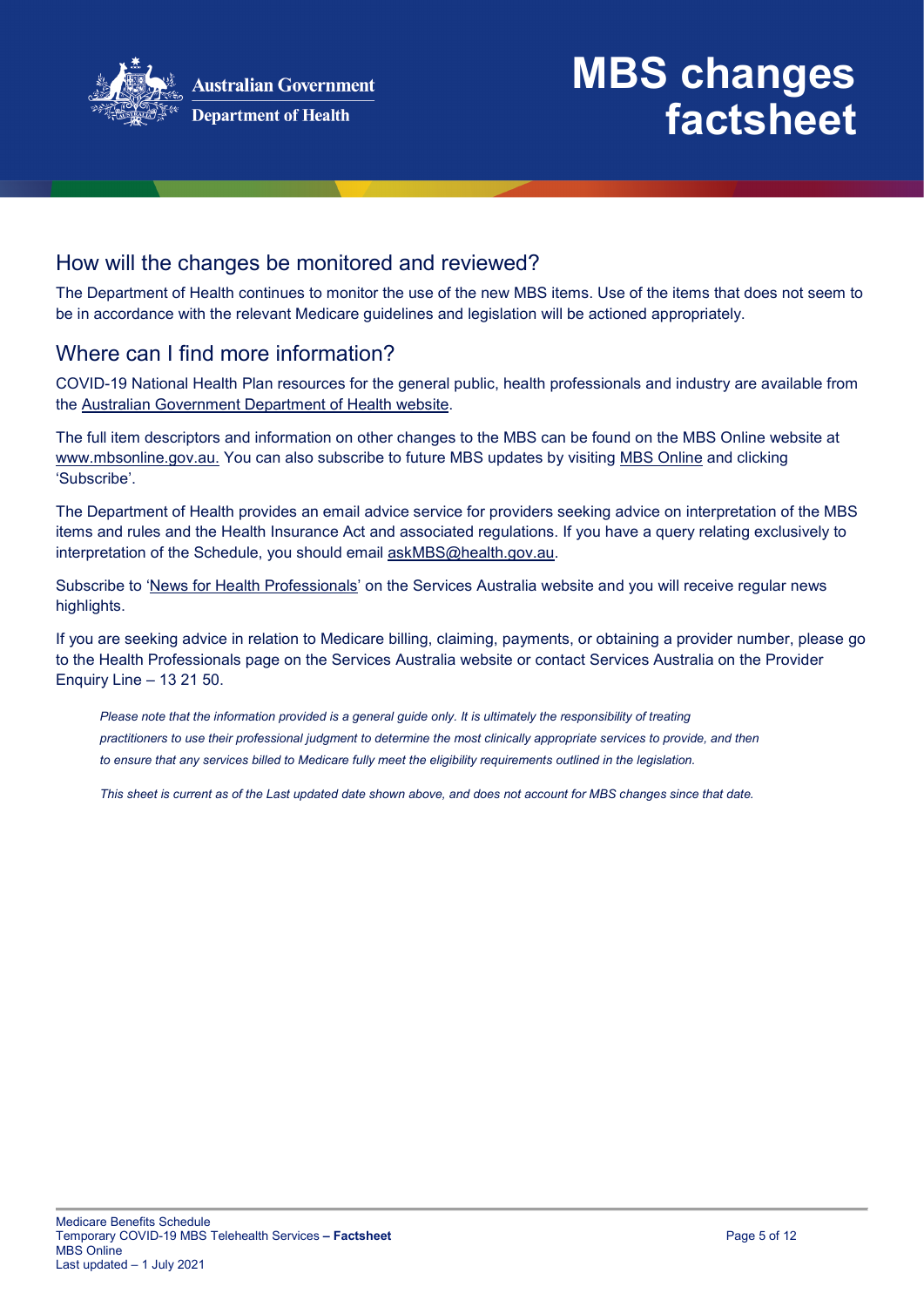

## **General Practitioner (GP) Services (as of 1 July 2021)**

Table 1: Standard GP services introduced on 13 March 2020

| <b>Service</b>                    | <b>Existing Items</b> | <b>Telehealth items</b> | <b>Telephone items</b> |
|-----------------------------------|-----------------------|-------------------------|------------------------|
|                                   | face to face          | via video-conference    |                        |
| Attendance for an obvious problem |                       | 91790                   |                        |
| Attendance less than 20 minutes   | 23                    | 91800                   |                        |
| Attendance at least 20 minutes    | 36                    | 91801                   |                        |
| Attendance at least 40 minutes    | 44                    | 91802                   |                        |

#### Table 2: Short and long GP telephone consultations introduced on 1 July 2021

| <b>Service</b>                          | <b>Telephone items</b> |
|-----------------------------------------|------------------------|
| Short consultation, less than 6 minutes | 91890                  |
| Long consultation, 6 minutes or greater | 91891                  |

#### Table 3: Health assessment for Indigenous People introduced 30 March 2020

| <b>Service</b>    | <b>Existing Items</b> | <b>Telehealth items</b> | <b>Telephone items</b> |
|-------------------|-----------------------|-------------------------|------------------------|
|                   | face to face          | via video-conference    |                        |
| Health assessment | 715                   | 92004                   |                        |

#### Table 4: Chronic Disease Management items introduced 30 March 2020

| <b>Service</b>                                                                                                                                                                         | <b>Existing Items</b><br>face to face | <b>Telehealth items</b><br>via video-conference | <b>Telephone items</b> |
|----------------------------------------------------------------------------------------------------------------------------------------------------------------------------------------|---------------------------------------|-------------------------------------------------|------------------------|
| Preparation of a GP management plan (GPMP)                                                                                                                                             | 721                                   | 92024                                           |                        |
| Coordination of Team Care Arrangements (TCAs)                                                                                                                                          | 723                                   | 92025                                           |                        |
| Contribution to a Multidisciplinary Care Plan, or to<br>a review of a Multidisciplinary Care Plan, for a<br>patient who is not a care recipient in a residential<br>aged care facility | 729                                   | 92026                                           |                        |
| Contribution to a Multidisciplinary Care Plan, or to<br>a review of a multidisciplinary care plan, for a<br>resident in an aged care facility                                          | 731                                   | 92027                                           |                        |
| Review of a GPMP or Coordination of a Review of<br><b>TCAs</b>                                                                                                                         | 732                                   | 92028                                           |                        |

Table 5: Autism, pervasive developmental disorder and disability services introduced 30 March 2020

| <b>Service</b>                                                                                                                                                 | <b>Existing Items</b><br>face to face | <b>Telehealth items</b><br>via video-conference | <b>Telephone items</b> |
|----------------------------------------------------------------------------------------------------------------------------------------------------------------|---------------------------------------|-------------------------------------------------|------------------------|
| Assessment, diagnosis and preparation of a<br>treatment and management plan for patient under<br>13 years with an eligible disability, at least 45<br>minutes. | 139                                   | 92142                                           |                        |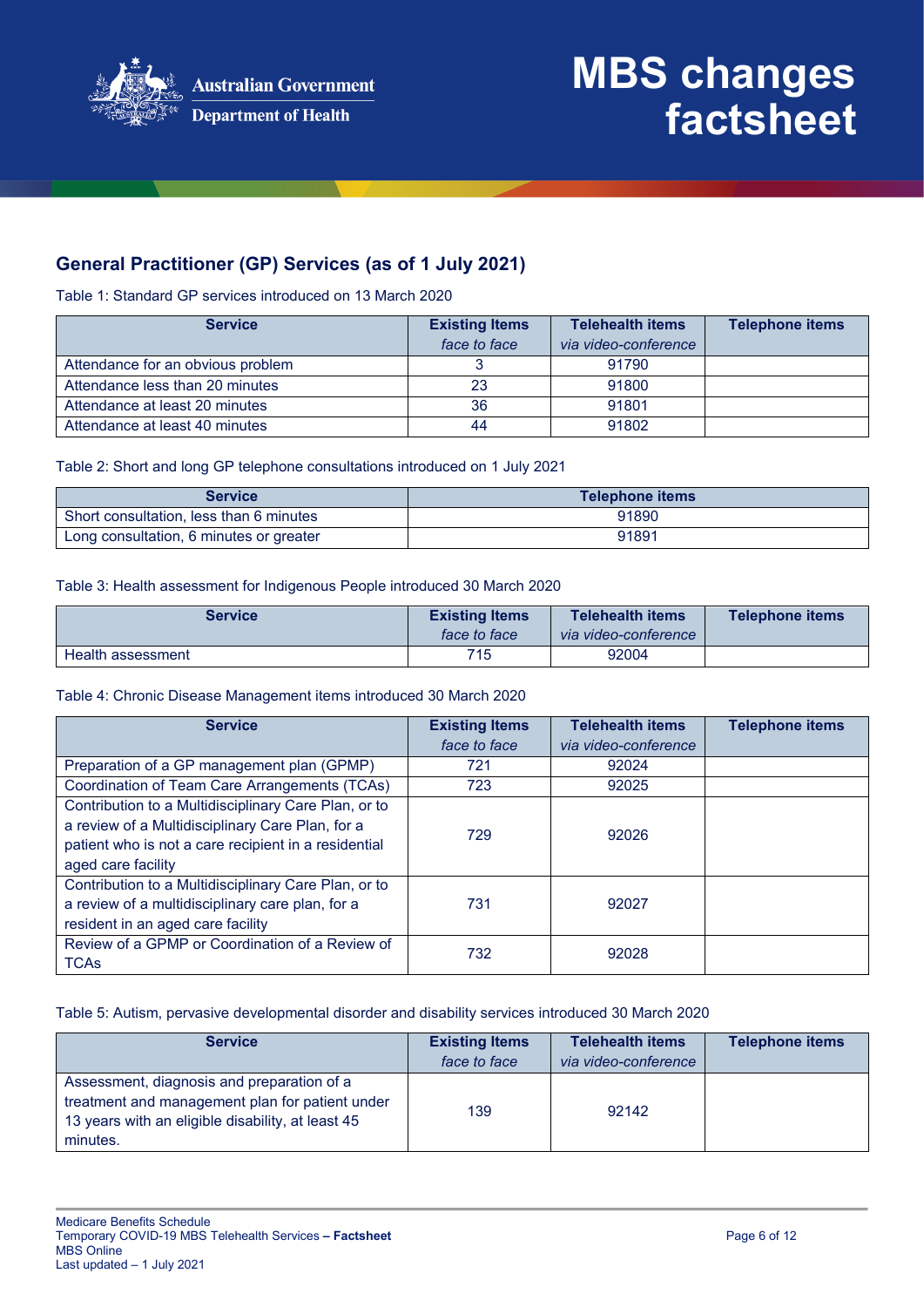

### Table 6: Pregnancy Support Counselling program items introduced 30 March 2020

| <b>Service</b>                                                      | <b>Existing Items</b><br>face to face | <b>Telehealth items</b><br>via video-conference | <b>Telephone items</b> |
|---------------------------------------------------------------------|---------------------------------------|-------------------------------------------------|------------------------|
| Non-directive pregnancy support counselling, at<br>least 20 minutes | 4001                                  | 92136                                           | 92138                  |

#### Table 7: Eating Disorder Management items introduced 30 March 2020

| <b>Service</b>                                        | <b>Existing Items</b><br>face to face | <b>Telehealth items</b><br>via video-conference | <b>Telephone items</b> |
|-------------------------------------------------------|---------------------------------------|-------------------------------------------------|------------------------|
| GP without mental health skills training,             | 90250                                 | 92146                                           |                        |
| preparation of an eating disorder treatment and       |                                       |                                                 |                        |
| management plan, lasting at least 20 minutes, but     |                                       |                                                 |                        |
| less than 40 minutes                                  |                                       |                                                 |                        |
| GP without mental health skills training,             | 90251                                 | 92147                                           |                        |
| preparation of an eating disorder treatment and       |                                       |                                                 |                        |
| management plan, at least 40 minutes                  |                                       |                                                 |                        |
| GP with mental health skills training, preparation of | 90252                                 | 92148                                           |                        |
| an eating disorder treatment and management           |                                       |                                                 |                        |
| plan, lasting at least 20 minutes, but less than 40   |                                       |                                                 |                        |
| minutes                                               |                                       |                                                 |                        |
| GP with mental health skills training, preparation of | 90253                                 | 92149                                           |                        |
| an eating disorder treatment and management           |                                       |                                                 |                        |
| plan, at least 40 minutes                             |                                       |                                                 |                        |
| Review of an eating disorder treatment and            | 90264                                 | 92170                                           | 92176                  |
| management plan                                       |                                       |                                                 |                        |
| Eating disorder psychological treatment (EDPT)        | 90271                                 | 92182                                           | 92194                  |
| service, lasting at least 30 minutes, but less than   |                                       |                                                 |                        |
| 40 minutes                                            |                                       |                                                 |                        |
| EDPT service, at least 40 minutes                     | 90273                                 | 92184                                           | 92196                  |

#### Table 8: Mental Health Services items introduced 13 March 2020

| <b>Service</b>                                                                                                 | <b>Existing Items</b><br>face to face | <b>Telehealth items</b><br>via video-conference | Telephone items |
|----------------------------------------------------------------------------------------------------------------|---------------------------------------|-------------------------------------------------|-----------------|
| Focussed Psychological Strategies (FPS)<br>treatment, lasting at least 30 minutes, but less than<br>40 minutes | 2721 and 2729                         | 91818                                           | 91842           |
| FPS treatment, at least 40 minutes                                                                             | 2725 and 2731                         | 91819                                           | 91843           |

#### Table 9: Mental Health Services items introduced 30 March 2020

| <b>Service</b>                                                                                 | <b>Existing Items</b><br>face to face | <b>Telehealth items</b><br>via video-conference | <b>Telephone items</b> |
|------------------------------------------------------------------------------------------------|---------------------------------------|-------------------------------------------------|------------------------|
| GP without mental health skills training,<br>preparation of a GP mental health treatment plan, | 2700                                  | 92112                                           |                        |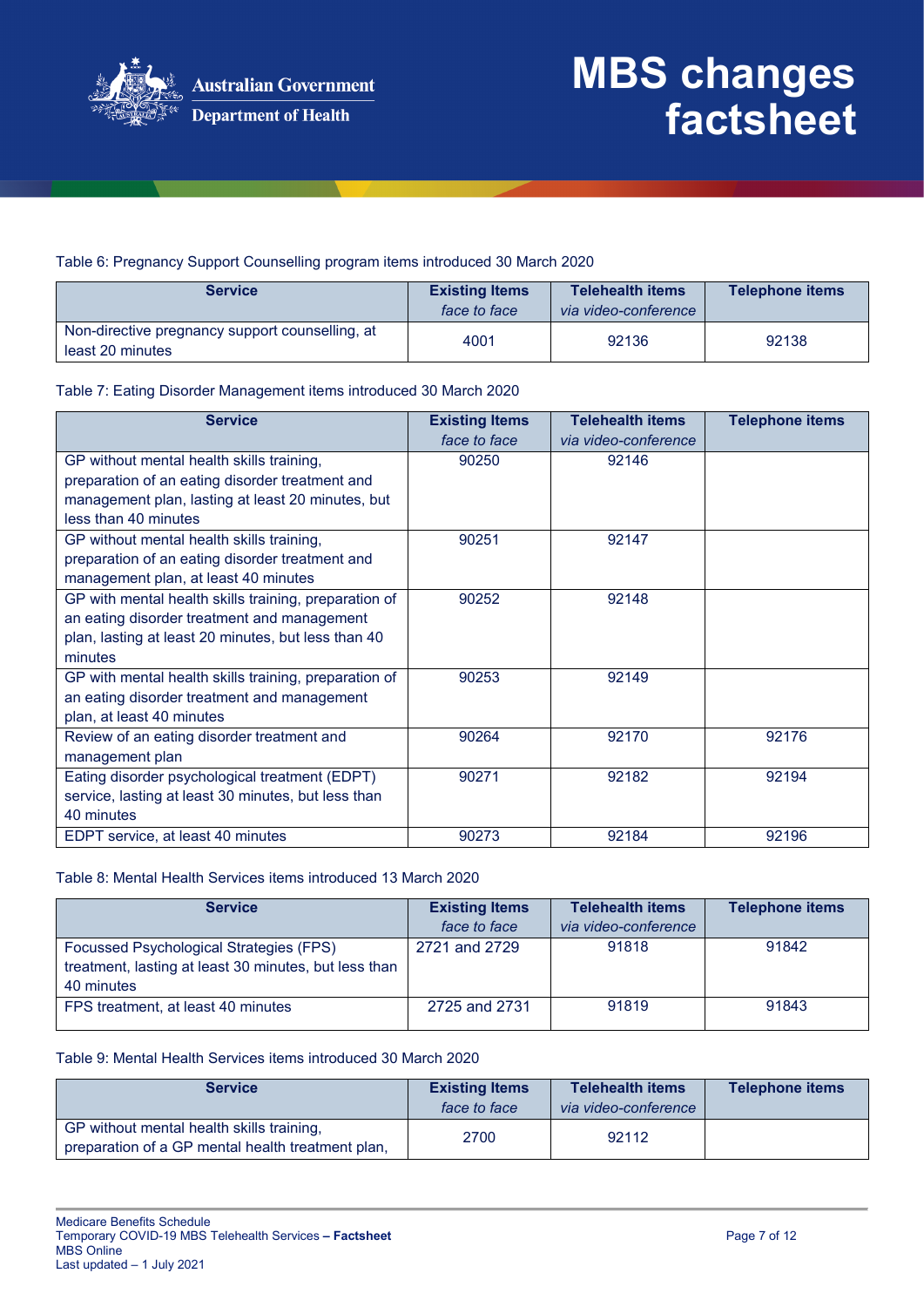

| <b>Service</b>                                        | <b>Existing Items</b><br>face to face | <b>Telehealth items</b><br>via video-conference | <b>Telephone items</b> |
|-------------------------------------------------------|---------------------------------------|-------------------------------------------------|------------------------|
| lasting at least 20 minutes, but less than 40         |                                       |                                                 |                        |
| minutes                                               |                                       |                                                 |                        |
| GP without mental health skills training,             |                                       |                                                 |                        |
| preparation of a GP mental health treatment plan,     | 2701                                  | 92113                                           |                        |
| at least 40 minutes                                   |                                       |                                                 |                        |
| Review of a GP mental health treatment plan or        | 2712                                  | 92114                                           | 92126                  |
| <b>Psychiatrist Assessment and Management Plan</b>    |                                       |                                                 |                        |
| Mental health treatment consultation, at least 20     | 2713                                  | 92115                                           | 92127                  |
| minutes                                               |                                       |                                                 |                        |
| GP with mental health skills training, preparation of |                                       |                                                 |                        |
| a GP mental health treatment plan, lasting at least   | 2715                                  | 92116                                           |                        |
| 20 minutes, but less than 40 minutes                  |                                       |                                                 |                        |
| GP with mental health skills training, preparation of |                                       |                                                 |                        |
| a GP mental health treatment plan, at least 40        | 2717                                  | 92117                                           |                        |
| minutes                                               |                                       |                                                 |                        |

#### Table 10: Urgent After Hours Attendance items introduced 30 March 2020

| <b>Service</b>                            | <b>Existing Items</b><br>face to face | <b>Telehealth items</b><br>via video-conference | <b>Telephone items</b> |
|-------------------------------------------|---------------------------------------|-------------------------------------------------|------------------------|
| Urgent attendance, unsociable after hours | 599                                   | 92210                                           |                        |

#### Table 11: Blood borne viruses, sexual or reproductive health consultation introduced 1 July 2021

| <b>Service</b>                                        | Face to face | <b>Telehealth items</b> | <b>Telephone items</b> |
|-------------------------------------------------------|--------------|-------------------------|------------------------|
|                                                       |              | via video-conference    |                        |
| Professional attendance for the provision of          |              | 92715                   | 92731                  |
| services related to blood borne viruses, sexual or    |              |                         |                        |
| reproductive health by a general practitioner of not  |              |                         |                        |
| more than 5 minutes                                   |              |                         |                        |
| Professional attendance for the provision of          |              | 92718                   | 92734                  |
| services related to blood borne viruses, sexual or    |              |                         |                        |
| reproductive health by a general practitioner of      |              |                         |                        |
| more than 5 minutes in duration but not more than     |              |                         |                        |
| 20 minutes                                            |              |                         |                        |
| Professional attendance for the provision of          |              | 92721                   | 92737                  |
| services related to blood borne viruses, sexual or    |              |                         |                        |
| reproductive health by a general practitioner of      |              |                         |                        |
| more than 20 minutes in duration but not more         |              |                         |                        |
| than 40 minutes                                       |              |                         |                        |
| Professional attendance for the provision of          |              | 92724                   | 92740                  |
| services related to blood borne viruses, sexual or    |              |                         |                        |
| reproductive health by a general practitioner lasting |              |                         |                        |
| at least 40 minutes in duration                       |              |                         |                        |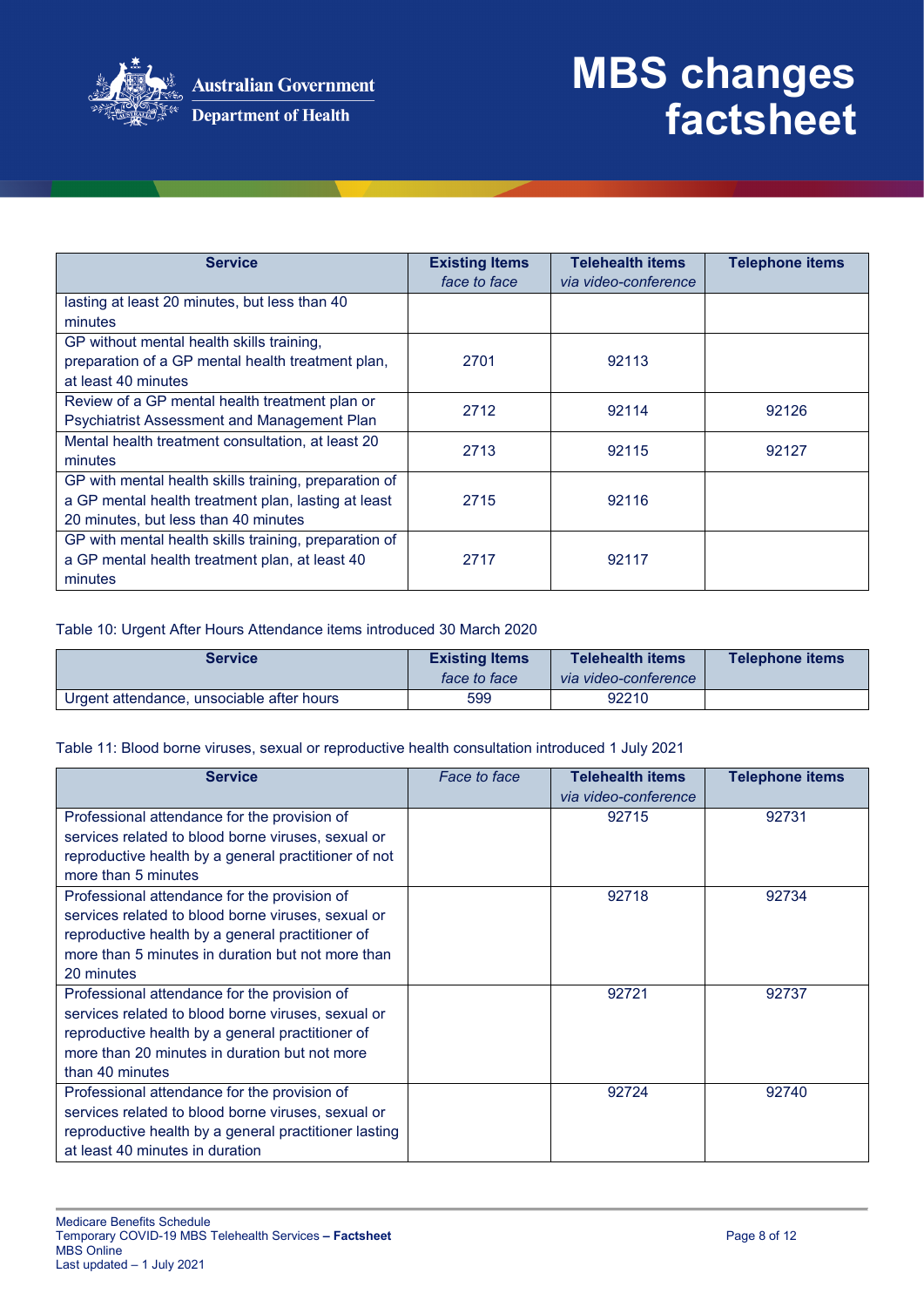

## **Other Medical Practitioner (OMP) Services (as of 1 July 2021)**

Table 12: Standard OMP services introduced on 13 March 2020

| <b>Service</b>                                  | <b>Existing Items</b> | <b>Telehealth items</b> | <b>Telephone items</b> |
|-------------------------------------------------|-----------------------|-------------------------|------------------------|
|                                                 | face to face          | via video-conference    |                        |
| Attendance of not more than 5 minutes           | 52                    | 91792                   |                        |
| Attendance of more than 5 minutes but not more  | 53                    | 91803                   |                        |
| than 25 minutes                                 |                       |                         |                        |
| Attendance of more than 25 minutes but not more | 54                    | 91804                   |                        |
| than 45 minutes                                 |                       |                         |                        |
| Attendance of more than 45 minutes              | 57                    | 91805                   |                        |
| Attendance of not more than 5 minutes           | 179                   | 91794                   |                        |
| Attendance of more than 5 minutes but not more  | 185                   | 91806                   |                        |
| than 25 minutes. Modified Monash 2-7 area       |                       |                         |                        |
| Attendance of more than 25 minutes but not more | 189                   | 91807                   |                        |
| than 45 minutes. Modified Monash 2-7 area       |                       |                         |                        |
| Attendance of more than 45 minutes. Modified    | 203                   | 91808                   |                        |
| Monash 2-7 area                                 |                       |                         |                        |

Table 13: Short and long OMP telephone consultations introduced on 1 July 2021

| <b>Service</b>                          | <b>Telephone items</b> |
|-----------------------------------------|------------------------|
| Short consultation, less than 6 minutes | 91892                  |
| Long consultation, 6 minutes or greater | 91893                  |

Table 14: Health assessment for people of Aboriginal or Torres Strait Islander descent items introduced 30 March 2020

| <b>Service</b>    | <b>Existing Items</b> | <b>Telehealth items</b> | Telephone items |
|-------------------|-----------------------|-------------------------|-----------------|
|                   | face to face          | via video-conference    |                 |
| Health assessment | 228                   | 92011                   |                 |

Table 15: Chronic Disease Management Items introduced 30 March 2020

| <b>Service</b>                                                                                                                                                                         | <b>Existing Items</b> | <b>Telehealth items</b> | <b>Telephone items</b> |
|----------------------------------------------------------------------------------------------------------------------------------------------------------------------------------------|-----------------------|-------------------------|------------------------|
|                                                                                                                                                                                        | face to face          | via video-conference    |                        |
| Preparation of a GP management plan (GPMP)                                                                                                                                             | 229                   | 92055                   |                        |
| Coordination of Team Care Arrangements (TCAs)                                                                                                                                          | 230                   | 92056                   |                        |
| Contribution to a Multidisciplinary Care Plan, or to<br>a review of a Multidisciplinary Care Plan, for a<br>patient who is not a care recipient in a residential<br>aged care facility | 231                   | 92057                   |                        |
| Contribution to a Multidisciplinary Care Plan, or to<br>a review of a multidisciplinary care plan, for a<br>resident in an aged care facility                                          | 232                   | 92058                   |                        |
| Review of a GPMP or Coordination of a Review of<br><b>TCAs</b>                                                                                                                         | 233                   | 92059                   |                        |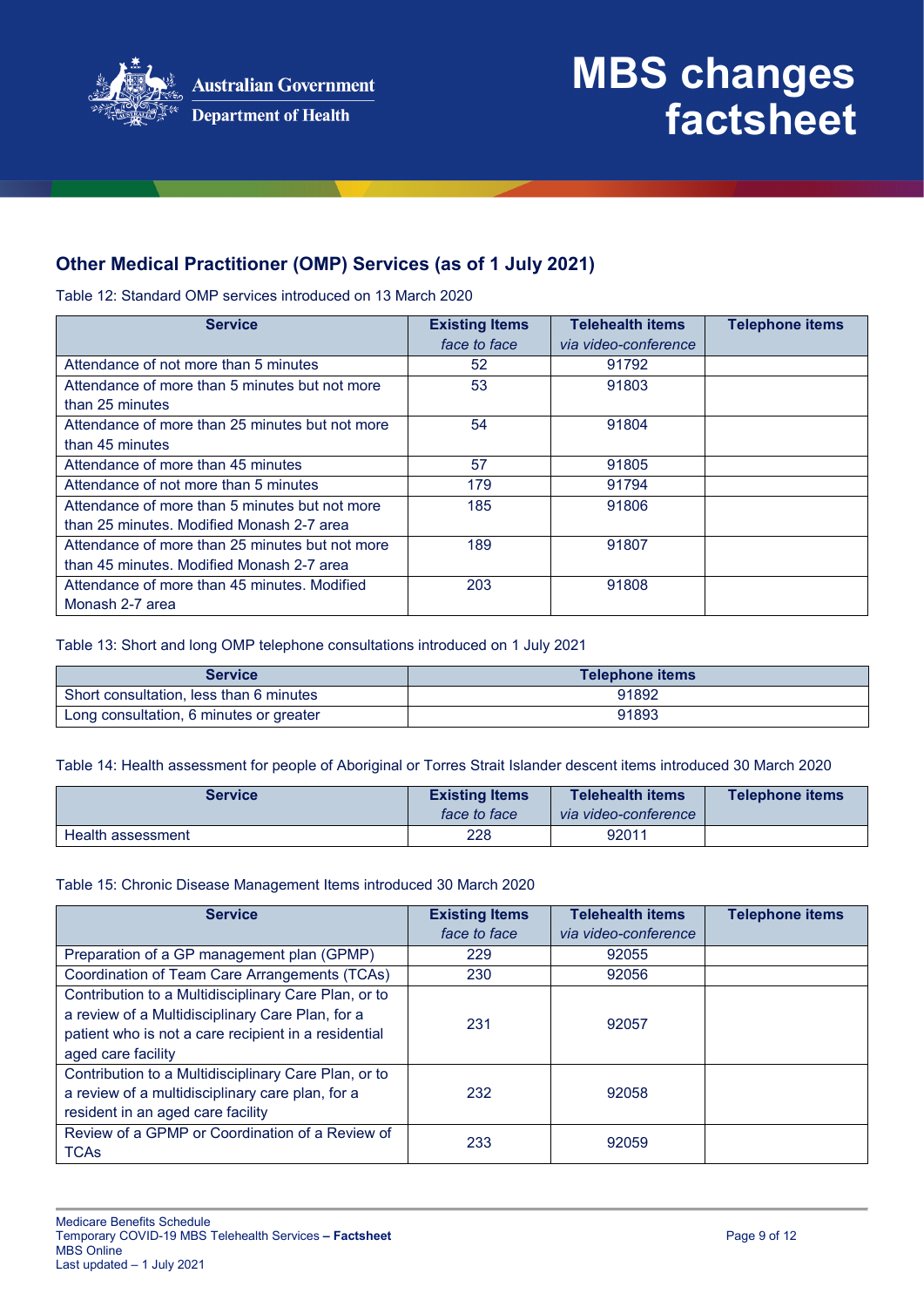

### Table 16: Pregnancy Support Counselling program items introduced 30 March 2020

| <b>Service</b>                                                        | <b>Existing Items</b><br>face to face | <b>Telehealth items</b><br>via video-conference | <b>Telephone items</b> |
|-----------------------------------------------------------------------|---------------------------------------|-------------------------------------------------|------------------------|
| Non-directive pregnancy support counselling of at<br>least 20 minutes | 792                                   | 92137                                           | 92139                  |

#### Table 17: Eating Disorder Management items introduced 30 March 2020

| <b>Service</b>                                      | <b>Existing Items</b> | <b>Telehealth items</b> | <b>Telephone items</b> |
|-----------------------------------------------------|-----------------------|-------------------------|------------------------|
|                                                     | face to face          | via video-conference    |                        |
| Medical Practitioner without mental health skills   |                       |                         |                        |
| training, preparation of an eating disorder         | 90254                 | 92150                   |                        |
| treatment and management plan, lasting at least     |                       |                         |                        |
| 20 minutes, but less than 40 minutes                |                       |                         |                        |
| Medical Practitioner without mental health skills   |                       |                         |                        |
| training, preparation of an eating disorder         | 90255                 | 92151                   |                        |
| treatment and management plan, at least 40          |                       |                         |                        |
| minutes                                             |                       |                         |                        |
| Medical Practitioner with mental health skills      | 90256                 | 92152                   |                        |
| training, preparation of an eating disorder         |                       |                         |                        |
| treatment and management plan, lasting at least     |                       |                         |                        |
| 20 minutes, but less than 40 minutes                |                       |                         |                        |
| Medical Practitioner with mental health skills      | 90257                 | 92153                   |                        |
| training, preparation of an eating disorder         |                       |                         |                        |
| treatment and management plan, at least 40          |                       |                         |                        |
| minutes                                             |                       |                         |                        |
| Review of an eating disorder treatment and          | 90265                 | 92171                   | 92177                  |
| management plan                                     |                       |                         |                        |
| Eating disorders psychological treatment (EDPT)     |                       |                         |                        |
| service, lasting at least 30 minutes, but less than | 90275                 | 92186                   | 92198                  |
| 40 minutes                                          |                       |                         |                        |
| EDPT service, at least 40 minutes                   | 90277                 | 92188                   | 92200                  |

#### Table 18: Mental Health items introduced 13 March 2020

| <b>Service</b>                                                                                                        | <b>Existing Items</b><br>face to face | <b>Telehealth items</b><br>via video-conference | <b>Telephone items</b> |
|-----------------------------------------------------------------------------------------------------------------------|---------------------------------------|-------------------------------------------------|------------------------|
| <b>Focussed Psychological Strategies (FPS)</b><br>treatment, lasting at least 30 minutes, but less than<br>40 minutes | 283 and 371                           | 91820                                           | 91844                  |
| FPS treatment, at least 40 minutes                                                                                    | 286 and 372                           | 91821                                           | 91845                  |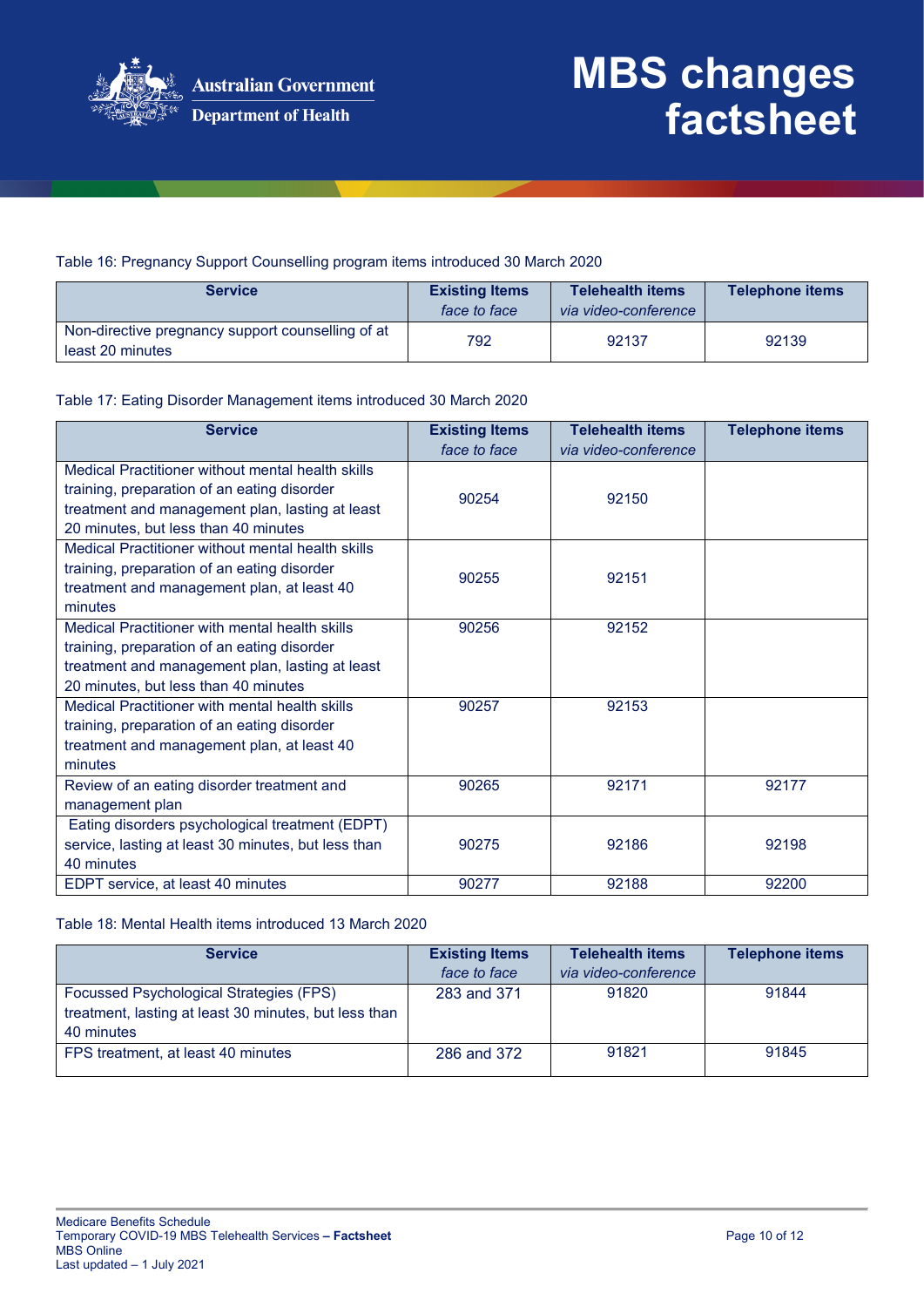

### Table 19: Mental Health items introduced 30 March 2020

| <b>Service</b>                                        | <b>Existing Items</b><br>face to face | <b>Telehealth items</b><br>via video-conference | <b>Telephone items</b> |
|-------------------------------------------------------|---------------------------------------|-------------------------------------------------|------------------------|
| Medical Practitioner without mental health skills     | 272                                   | 92118                                           |                        |
| training, preparation of a GP mental health           |                                       |                                                 |                        |
| treatment plan, lasting at least 20 minutes, but less |                                       |                                                 |                        |
| than 40 minutes                                       |                                       |                                                 |                        |
| Medical Practitioner without mental health skills     | 276                                   | 92119                                           |                        |
| training, preparation of a GP mental health           |                                       |                                                 |                        |
| treatment plan, at least 40 minutes                   |                                       |                                                 |                        |
| Review of a GP mental health treatment plan or        | 277                                   | 92120                                           | 92132                  |
| <b>Psychiatrist Assessment and Management Plan</b>    |                                       |                                                 |                        |
| Medical Practitioner mental health treatment          | 279                                   | 92121                                           | 92133                  |
| consultation, at least 20 minutes                     |                                       |                                                 |                        |
| Medical Practitioner with mental health skills        | 281                                   | 92122                                           |                        |
| training, preparation of a GP mental health           |                                       |                                                 |                        |
| treatment plan, lasting at least 20 minutes, but less |                                       |                                                 |                        |
| than 40 minutes                                       |                                       |                                                 |                        |
| Medical Practitioner with mental health skills        | 282                                   | 92123                                           |                        |
| training, preparation of a GP mental health           |                                       |                                                 |                        |
| treatment plan, at least 40 minutes                   |                                       |                                                 |                        |

#### Table 20: Urgent After Hours Attendance items introduced 30 March 2020

| <b>Service</b>                            | <b>Existing Items</b><br>face to face | <b>Telehealth items</b><br>via video-conference | <b>Telephone items</b> |
|-------------------------------------------|---------------------------------------|-------------------------------------------------|------------------------|
| Urgent attendance, unsociable after hours | 600                                   | 92211                                           |                        |

#### Table 21: Blood borne viruses, sexual or reproductive health consultation introduced 1 July 2021

| <b>Service</b>                                       | Face to face | <b>Telehealth items</b> | <b>Telephone items</b> |
|------------------------------------------------------|--------------|-------------------------|------------------------|
|                                                      |              | via video-conference    |                        |
| Professional attendance for the provision of         |              | 92716                   | 92732                  |
| services related to blood borne viruses, sexual or   |              |                         |                        |
| reproductive health by a general practitioner of not |              |                         |                        |
| more than 5 minutes                                  |              |                         |                        |
| Professional attendance for the provision of         |              | 92719                   | 92735                  |
| services related to blood borne viruses, sexual or   |              |                         |                        |
| reproductive health by a general practitioner of     |              |                         |                        |
| more than 5 minutes in duration but not more than    |              |                         |                        |
| 20 minutes                                           |              |                         |                        |
| Professional attendance for the provision of         |              | 92722                   | 92738                  |
| services related to blood borne viruses, sexual or   |              |                         |                        |
| reproductive health by a general practitioner of     |              |                         |                        |
| more than 20 minutes in duration but not more        |              |                         |                        |
| than 40 minutes                                      |              |                         |                        |